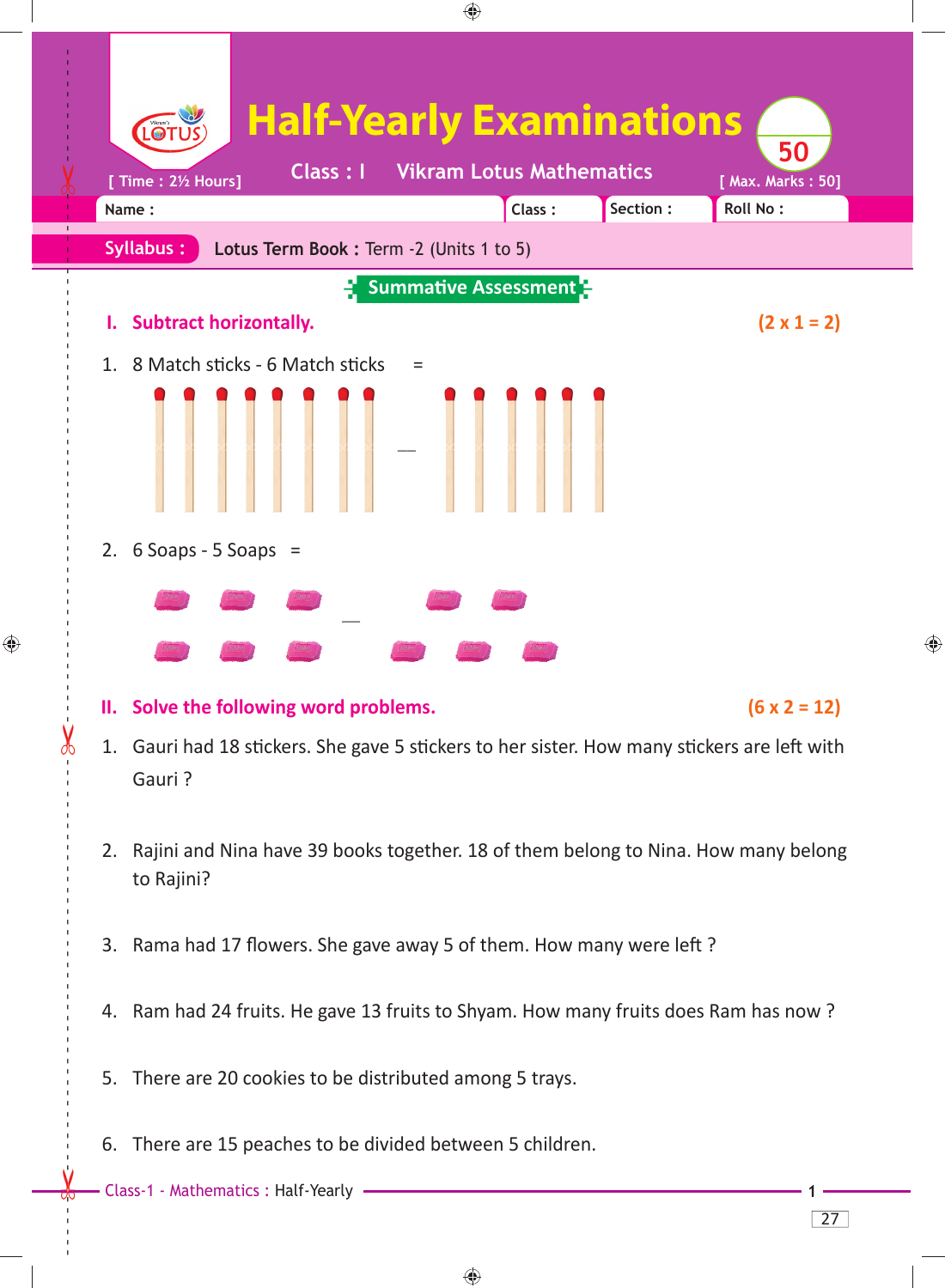| 1. |   | <b>Tens</b> Ones | 2. |   | <b>Tens</b> Ones |
|----|---|------------------|----|---|------------------|
|    | 5 | 6                |    | 6 | 8                |
|    |   |                  |    |   |                  |
|    |   |                  |    |   |                  |

**IV. On the given number line, numbers up to 10 have been given. Solve the following subtraction sums by looking at the number line.**  $(3 \times 1 = 3)$ 

 $\bigoplus$ 



 $\bigoplus$ 

⊕

◈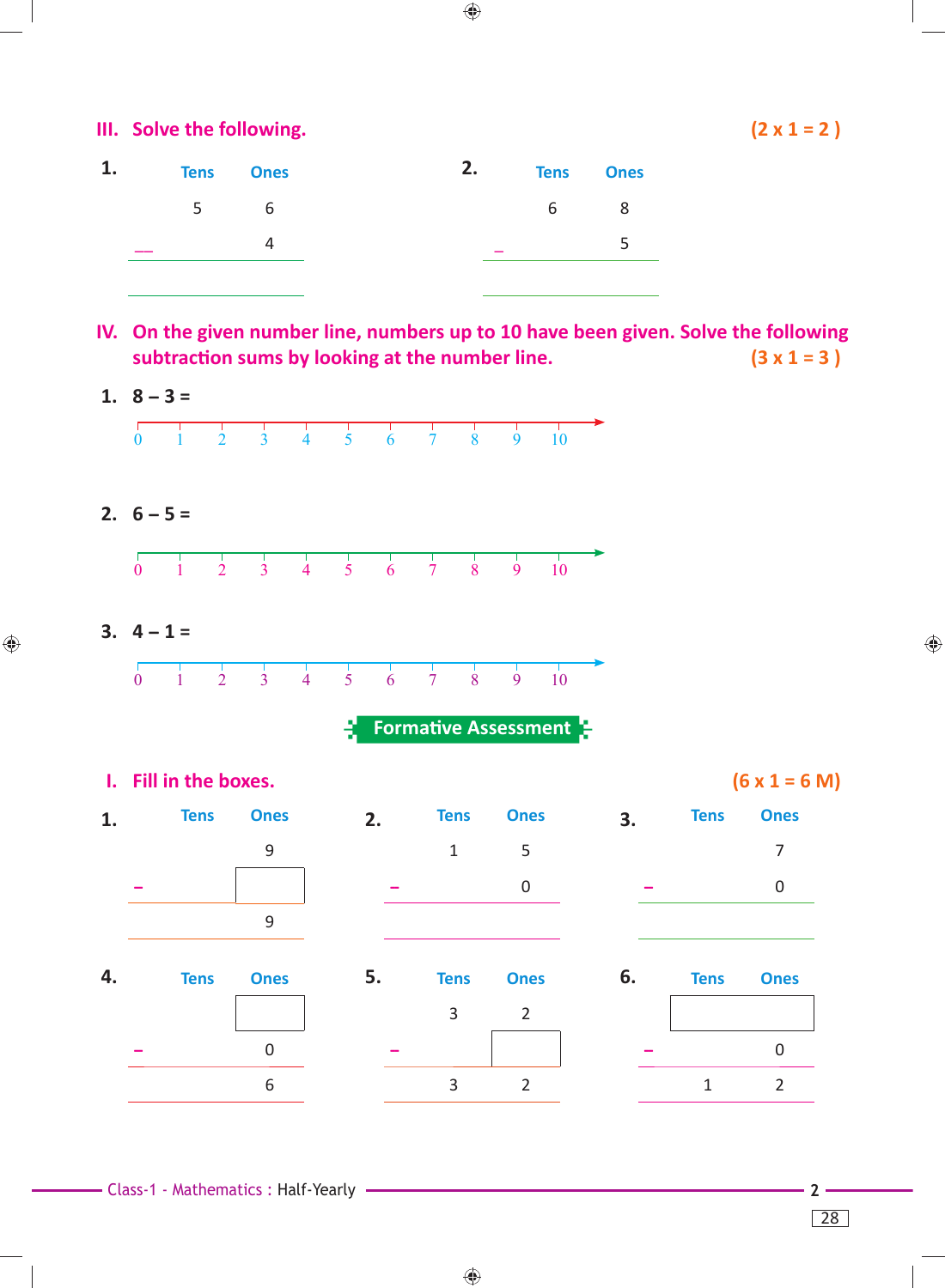| II. Fill in the blanks with correct numbers.                                   |                                                                                                                                                                                                                              | $(4 \times 1 = 4 M)$ |  |  |  |  |
|--------------------------------------------------------------------------------|------------------------------------------------------------------------------------------------------------------------------------------------------------------------------------------------------------------------------|----------------------|--|--|--|--|
| 1. $3 + - = 9$                                                                 | $2.5 + 3 =$                                                                                                                                                                                                                  | $3.4 + 5 =$          |  |  |  |  |
|                                                                                | $3 + \_ = 8$                                                                                                                                                                                                                 | $5 + \_ = 9$         |  |  |  |  |
| $9 - 3 =$                                                                      | $8 - 3 =$                                                                                                                                                                                                                    | $9 -  = 4$           |  |  |  |  |
| $- 6 = 3$                                                                      | $- - 5 = 3$                                                                                                                                                                                                                  | $5 - 4 =$            |  |  |  |  |
|                                                                                |                                                                                                                                                                                                                              |                      |  |  |  |  |
| $6 + 2 =$                                                                      |                                                                                                                                                                                                                              |                      |  |  |  |  |
| $2 + 8 = 8$                                                                    |                                                                                                                                                                                                                              |                      |  |  |  |  |
| $8 - 6 =$                                                                      |                                                                                                                                                                                                                              |                      |  |  |  |  |
| III. 1. Skip three numbers and complete the following.<br>(2M)                 |                                                                                                                                                                                                                              |                      |  |  |  |  |
| $3, 6, \underline{\qquad}$ , 12, $\underline{\qquad}$ , $\underline{\qquad}$ . |                                                                                                                                                                                                                              |                      |  |  |  |  |
|                                                                                |                                                                                                                                                                                                                              |                      |  |  |  |  |
| $\overline{2}$<br>0                                                            | 3 4 5 6 7 8 9 10 11 12 13 14 15 16 17 18 19 20                                                                                                                                                                               |                      |  |  |  |  |
| 2. Skip five numbers and complete the following                                |                                                                                                                                                                                                                              | (2M)                 |  |  |  |  |
| $5, \_\_\_$ , 15, $\_\_\_\_$                                                   |                                                                                                                                                                                                                              |                      |  |  |  |  |
|                                                                                |                                                                                                                                                                                                                              |                      |  |  |  |  |
| $\frac{1}{2}$<br>$\frac{1}{3}$<br>$\frac{1}{4}$<br>$\frac{1}{5}$<br>$\Omega$   | $\frac{1}{6}$ $\frac{1}{7}$ $\frac{1}{8}$ $\frac{1}{9}$ $\frac{1}{10}$ $\frac{1}{11}$ $\frac{1}{12}$ $\frac{1}{13}$ $\frac{1}{14}$ $\frac{1}{15}$ $\frac{1}{16}$ $\frac{1}{17}$ $\frac{1}{18}$ $\frac{1}{19}$ $\frac{1}{20}$ |                      |  |  |  |  |
|                                                                                | IV. Write the given multiplication sums as repeated addition.                                                                                                                                                                | $(5 \times 1 = 5)$   |  |  |  |  |
|                                                                                |                                                                                                                                                                                                                              |                      |  |  |  |  |
|                                                                                |                                                                                                                                                                                                                              |                      |  |  |  |  |
|                                                                                |                                                                                                                                                                                                                              |                      |  |  |  |  |
| 2. $3 \times 4 =$                                                              |                                                                                                                                                                                                                              |                      |  |  |  |  |
|                                                                                |                                                                                                                                                                                                                              |                      |  |  |  |  |
|                                                                                |                                                                                                                                                                                                                              |                      |  |  |  |  |
|                                                                                |                                                                                                                                                                                                                              |                      |  |  |  |  |
|                                                                                |                                                                                                                                                                                                                              |                      |  |  |  |  |
|                                                                                |                                                                                                                                                                                                                              |                      |  |  |  |  |
|                                                                                | - Class-1 - Mathematics : Half-Yearly - The Class-1 - Mathematics - Half-Yearly                                                                                                                                              |                      |  |  |  |  |

 $\bigoplus$ 

 $\bigoplus$ 

d

 $\bigoplus$ 

 $\bigoplus$